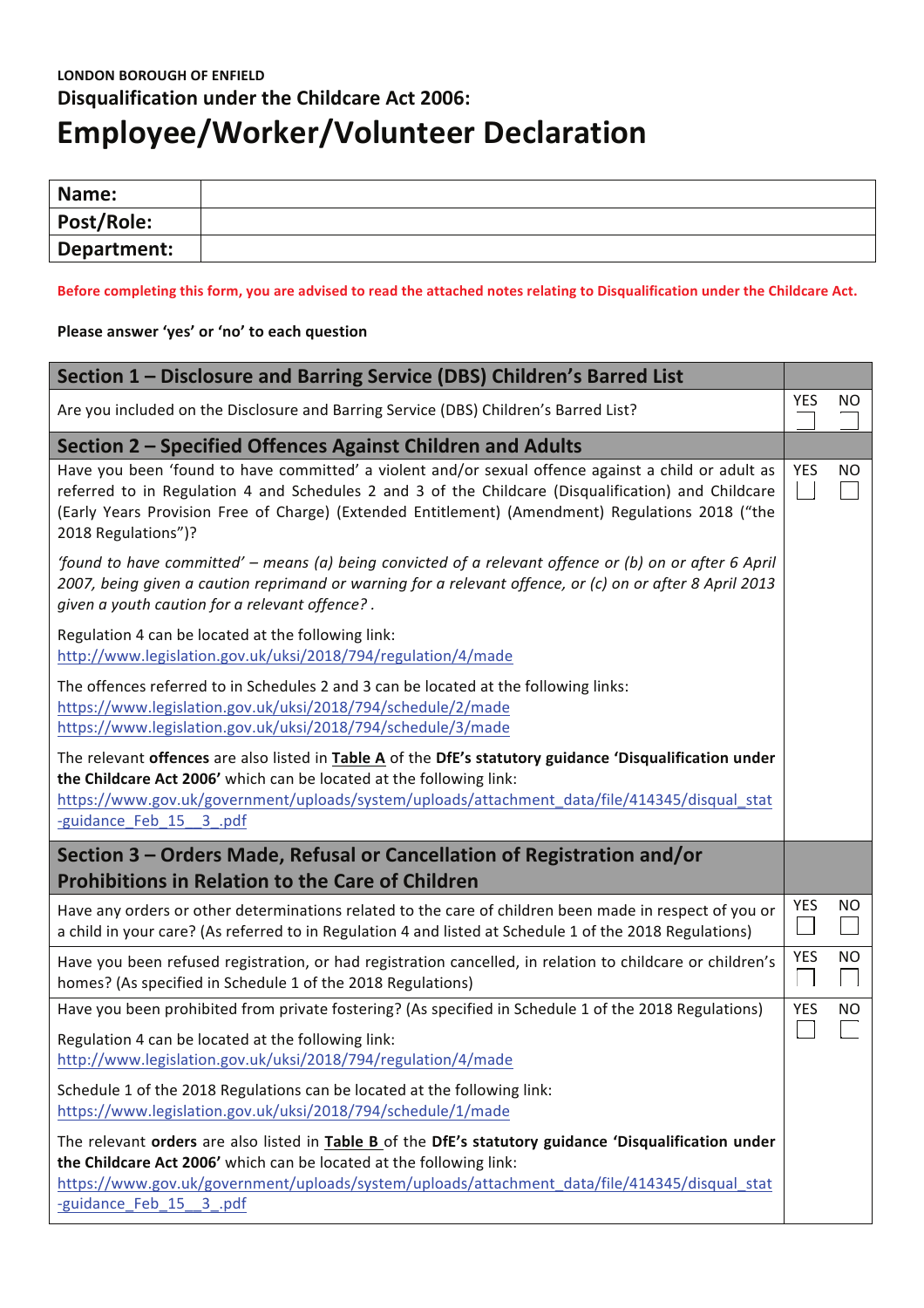# **Section 4 - Offences Overseas**

Have you been 'found to have committed' an offence overseas which would constitute an offence regarding disqualification under the 2018 Regulations if committed in any part of the UK?

'found to have committed' – means (a) being convicted of a relevant offence or (b) on or after 6 April 2007, being given a caution, reprimand or warning for a relevant offence, or (c) on or after 8 April 2013 given a youth caution for a relevant offence?

# Section 5 - Provision of Information

You should be aware that, if you have answered 'yes' to any of the above questions, the Council may be required to inform Ofsted. You may be able to apply to Ofsted for a waiver. (However, you should be aware that Ofsted cannot grant a waiver in all circumstances, for example, if someone is on the DBS Children's Barred List). Where the information is available or known, you will be required to provide:

- Details of the order, restriction, conviction, caution or other ground for disqualification under the Childcare (Disqualification) and Childcare (Early Years Provision Free of Charge) (Extended Entitlement) (Amendment) Regulations 2018 etc.
- The date of the order, determination, caution, conviction, or the date when the other ground for disqualification arose;
- The body or court which made the order, determination, caution or conviction, and the sentence/disposal (if any) imposed; and
- A certified copy of the relevant order (in relation to an order or conviction).

# **Section 6 - Declaration**

In signing this form, I confirm that the information provided in Sections 1 to 4 above is true to the best of my knowledge and that:

- I understand my responsibilities to safeguard children.
- I understand that I must notify my line manager/ Head of Service immediately of anything that may be deemed to affect my suitability, including any cautions, warnings, convictions, orders or other determinations made in respect of me that would render me disqualified from working with children.
- I understand that if I have answered 'yes' to any of the questions in Sections 1 to 4 above, or if I later need to declare anything that may be deemed to affect my suitability, Ofsted may need to be informed and I may be required to provide further information.

| Signed            |             |
|-------------------|-------------|
|                   |             |
| <b>Print Name</b> | <b>Date</b> |

**YES NO** I.